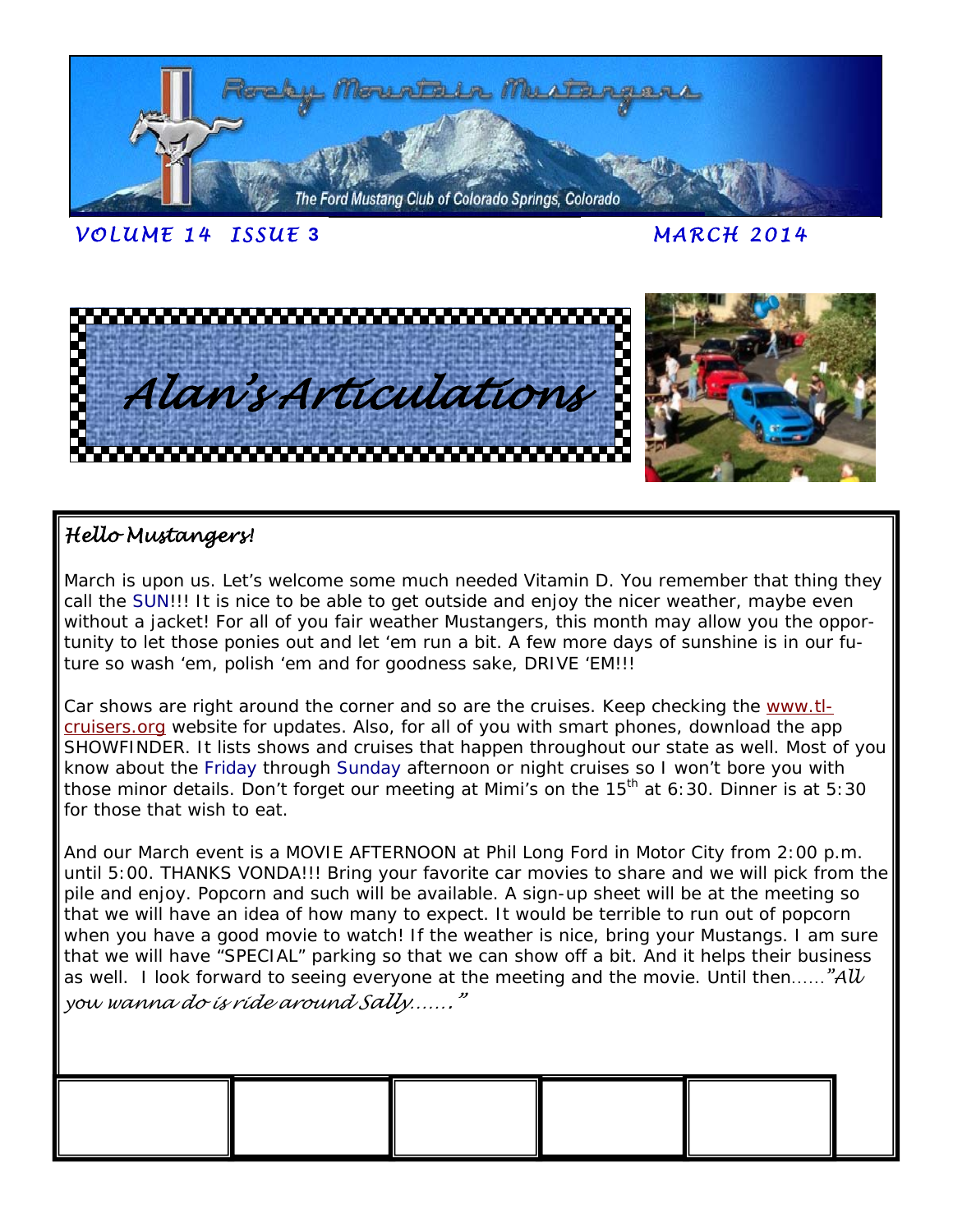## *I tunes anyone ????* Words by Ross Schwyhart

There are two things in life that I have always loved… cars and music. Being able to combine those things together is a slice of heaven for me. I guess it all started on a drive with my dad when he told me to be quiet and listen to the song on the radio. The song was *Hot* Rod Race by Jimmy Dolan. Maybe it was the line "Now we were Ford men and we likely knew, that we would race until somethin' blew," that hooked me. I must have driven my dad crazy because every time we went somewhere in the car I wanted to hear that song and could not understand why my dad who could do everything in my eyes couldn't get that song on the radio!

Fast forward to my teenage years, having a radio in your car was a must. In the motor head group I ran with the only thing worse than not having a radio was owning a four door, six cylinder, and automatic. Kids that were cool had a rear seat speaker and the ones that were really cool had a rear seat speaker and a reverb unit to give that echo sound. In Canon City kids listened to only 2 radio stations, in the day time it was KDZA in Pueblo and at night it was KOMA in Oklahoma City. The local radio station in Canon City did not play any rock and roll music only the news, farm reports and elevator music. Being a fan of instrumentals I looked forward to the time slots just before the news when the DJ would play part of an instrumental to fill the airspace before the news on the hour.

I would stack up my instrumental 45's on my record player and spend hours listening to them and imaging the cools cars that the songs suggested to me. Back then a lot of car commercials had music in the background to help sell how great the car was and that is where I got my idea.

There were many advances made in car audio systems from the simple AM radio which was available in a 1922 Chevrolet for \$200! In 1955 Chrysler Corporation introduced the first all transistor car radio which eliminated the warm up time before you heard music with the old tube type radios. Chrysler introduced the "Highway Hi-Fi" in 1956 which used a proprietary 7" record which held about 45 minutes of music that you could play while driving. General Motors not to be out done introduced its "Trans-Portable" am radio. It was a transistor AM radio that could be used outside of the car and was an option its high end cars – Oldsmobile, Buick and Cadillac, in 1958. Due to the high cost \$150 and lack of reliability neither one of these systems were long lived. In 1962 Ed "Mad man" Muntz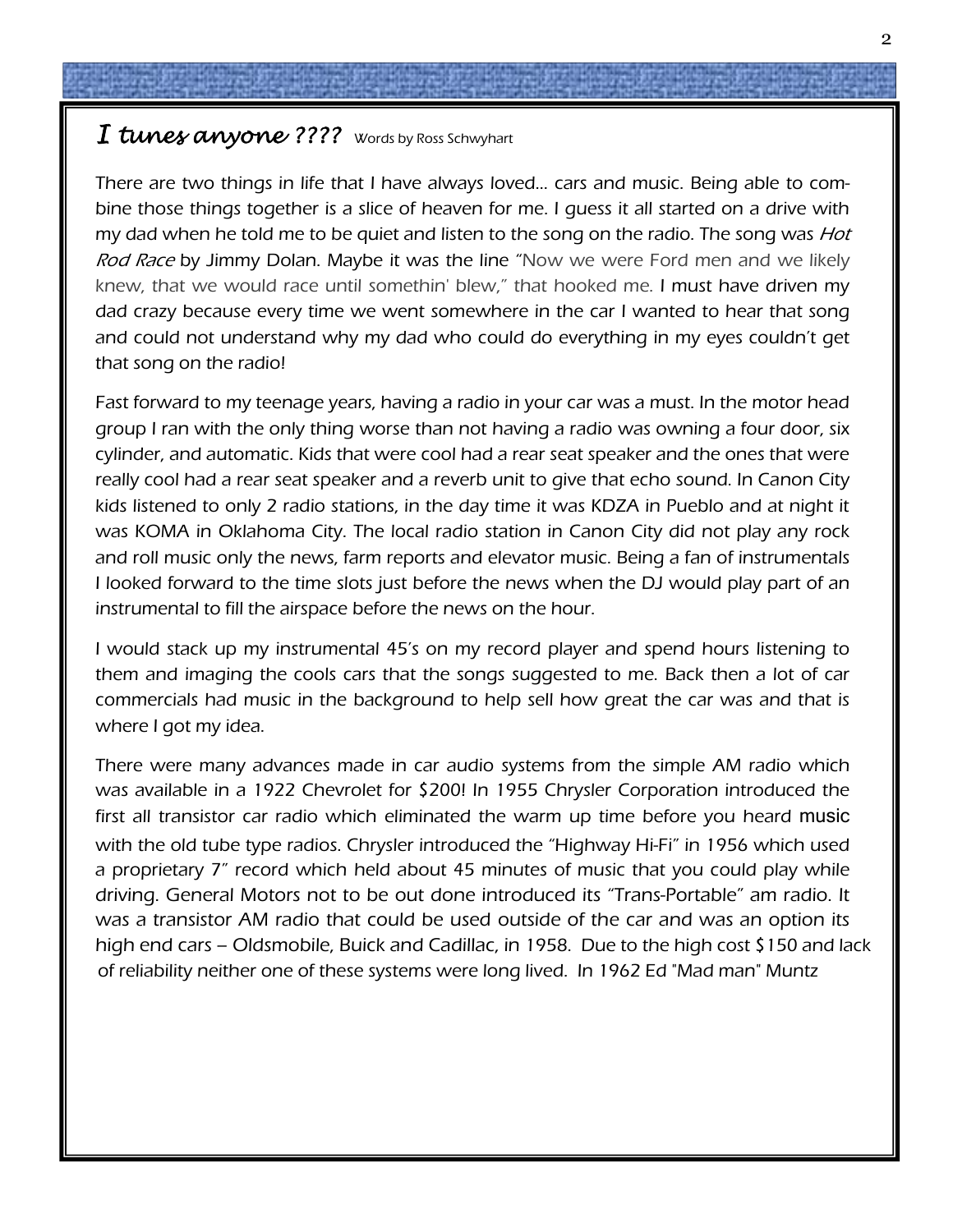

**Thank you for supporting The Rocky Mountain Mustangers!** 



## **Cool Links**

http://www.rmmr.org/

http://mustangsmonthly.com, http://modifiedmustangs.com, http://motortrend.com

http://www.sae.org, http://helminc.com, http://cjponyparts.com, http//mustangsplus.com

### **NEW MEMBERS… WELCOME!**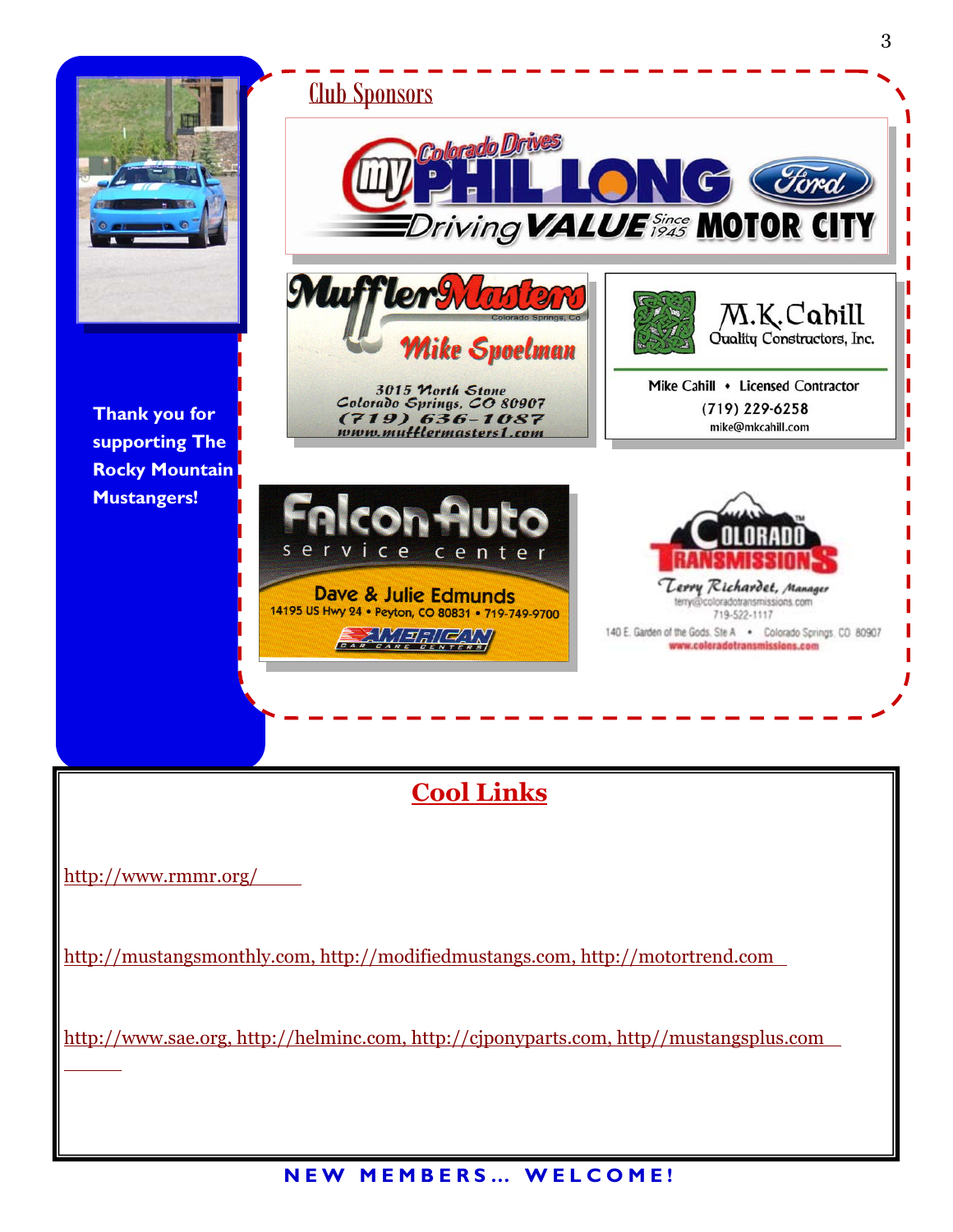| Alan esid              |                                | president@mustangers.com                 |  |  |
|------------------------|--------------------------------|------------------------------------------|--|--|
| Terry                  | <b>Vice Preside</b>            | vicepresident@mustangers.com             |  |  |
| Ross Se                | cretary                        | secretary@mustangers.com                 |  |  |
| <b>Steve Treasurer</b> |                                | treasurer@mustangers.com                 |  |  |
| Mark                   | Chairman of the Board          | chairman@mustangers.com                  |  |  |
| ????? W                | ebmaster                       | webmaster@mustangers.com                 |  |  |
| Terry Newsletter       | Editor                         | newsletter@mustangers.com                |  |  |
| Pat R                  | affle Master                   | rafflemaster@mustangers.com              |  |  |
| ????? Cruis            | e Controllers                  |                                          |  |  |
| <b>Brandon</b><br>Gary | Rocky Mountain Mustang Roundup | www.rmmr.org<br>www.goodtimescarshow.com |  |  |
| <b>Bryan</b>           | <b>Good Times Car Show</b>     |                                          |  |  |
|                        | Colorado Springs, Co           |                                          |  |  |

# Club Code of Conduct

The Rocky Mountain Mustangers take pride in our Club being an organized club with monthly meetings and events. We enjoy having members of all ages participate and show their love for the Mustang, from a new car to a classic car, a show car and a race car, and up and coming cars. We have had numerous members come and go from the Club for various reasons. The Board of Directors does not want to see any of our members treat other members, or potential members inappropriately, with comments or actions. In accordance with our By-Laws, the Board of Directors will ask anyone found causing embarrassment to the Club to resign.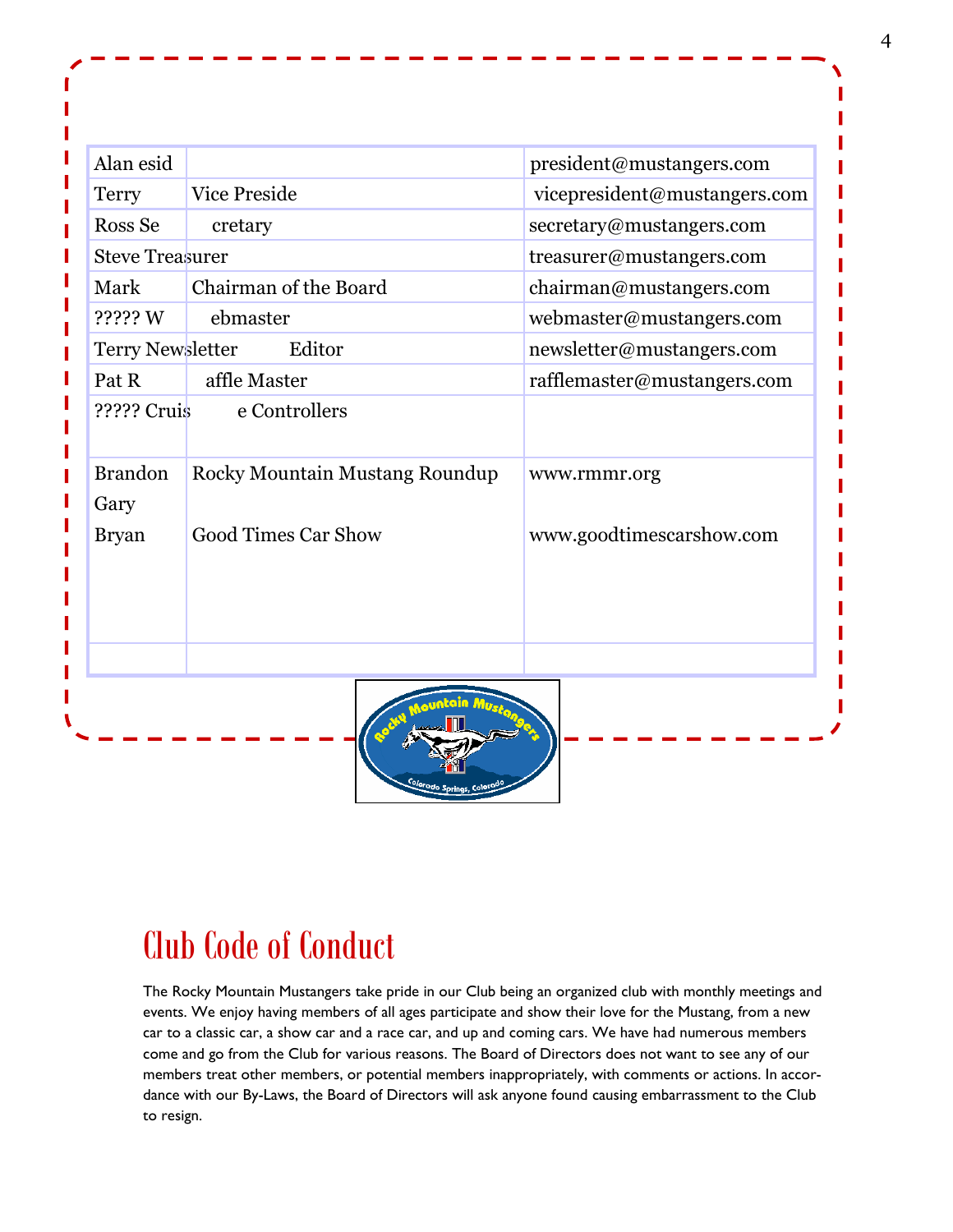### *2014 Membership Renewals* **Rocky Mountain Mustangers Club, Inc.**

|             | Please take to meeting or mail to: RMMC, P.O. Box 7102 Colorado Springs, CO 80933          |  |  |
|-------------|--------------------------------------------------------------------------------------------|--|--|
|             |                                                                                            |  |  |
|             |                                                                                            |  |  |
|             |                                                                                            |  |  |
|             | Home Phone: __________________ Work Phone: ___________________ Cell Phone: _______________ |  |  |
|             |                                                                                            |  |  |
|             |                                                                                            |  |  |
|             |                                                                                            |  |  |
| Vehicle(s): |                                                                                            |  |  |
|             |                                                                                            |  |  |
|             |                                                                                            |  |  |
|             |                                                                                            |  |  |

**Membership Dues:** The RMMC membership year runs from January 1 through December 31. Initial full-year membership is \$40.00. New members joining after January will have dues pro-rated at \$2.00 per month. Please make checks payable to RMMC.

 **Initial Membership** consisting of:

(1) \$8.00 club insurance.

(2) \$8.00 initiation fee which includes one club window sticker, one club logo patch, one club logo

lapel pin, and RMMC nametag.

 (3) \$2.00 per month times the number of months remaining in the year: from \$24.00 (full year) to \$2.00 (joining in December). Total:

**Renewal Membership consisting of:** 

(1) \$8.00 club insurance.

(2) \$24.00 club dues (not prorated)

Total: \$32.00

 **NOTE:** Membership renewal is due yearly by the February club meeting. Late renewal will result in the addition of an \$8.00 late fee.

#### **Insurance Release Statement**

I hereby understand that I am fully responsible for my automobile(s) and its/their contents, and agree to hold harmless the Rocky Mountain Mustangers Club, Inc., its members, and any volunteers from and against any claim for damage, injury, or loss to person or property which might or does arise out of participation in any club sanctioned activity. I further attest that my automobile(s) in a club sponsored event is/are covered by liability insurance as per the requirements of the State of Colorado.

Member's Signature: \_\_\_\_\_\_\_\_\_\_\_\_\_\_\_\_\_\_\_\_\_\_\_\_\_\_\_\_\_\_\_\_\_\_\_\_\_\_\_\_\_\_\_\_ Date: \_\_\_\_\_\_\_\_\_\_\_\_\_\_\_\_\_\_

**Information provided on this form is club confidential and not to be released without the club member's knowledge and permission.**